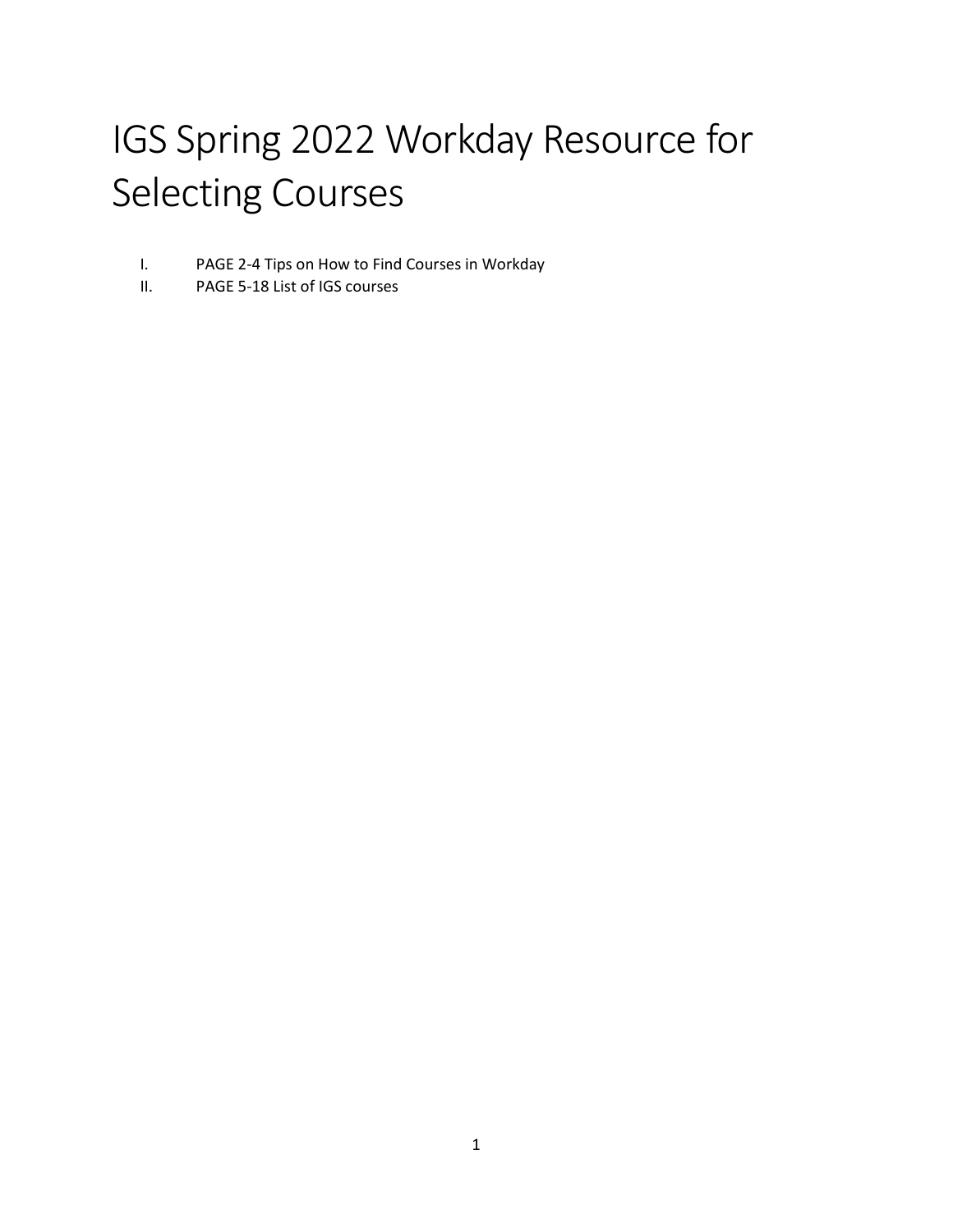# HOW TO FIND COURSES IN WORKDAY

View the list of all courses by entering "Course Section Brandeis" into the Workday search bar.

Under the "Start Date within" —Select future periods, and then search for Spring Semester 2022- make sure to select the 1/18/2022--5/17/2022 time period.

Under Academic Level-enter Undergraduate

|                                       | <b>Course Section Brandeis</b><br>O                                                  |   |
|---------------------------------------|--------------------------------------------------------------------------------------|---|
|                                       |                                                                                      |   |
|                                       | <b>Find Course Sections Brandeis</b>                                                 | × |
| iew publi <mark>c</mark><br>ce. Requi | Search results are constrained to active course sections<br>Instructions             |   |
| e left to se                          | $\times$ Spring Semester 2022<br>這<br>Start Date within *<br>(01/18/2022-05/17/2022) |   |
|                                       | $\overline{\phantom{a}}$<br>$\times$ Undergraduate<br>Academic Level *<br>$:=$       |   |
|                                       | OK<br>Cancel                                                                         |   |
|                                       |                                                                                      |   |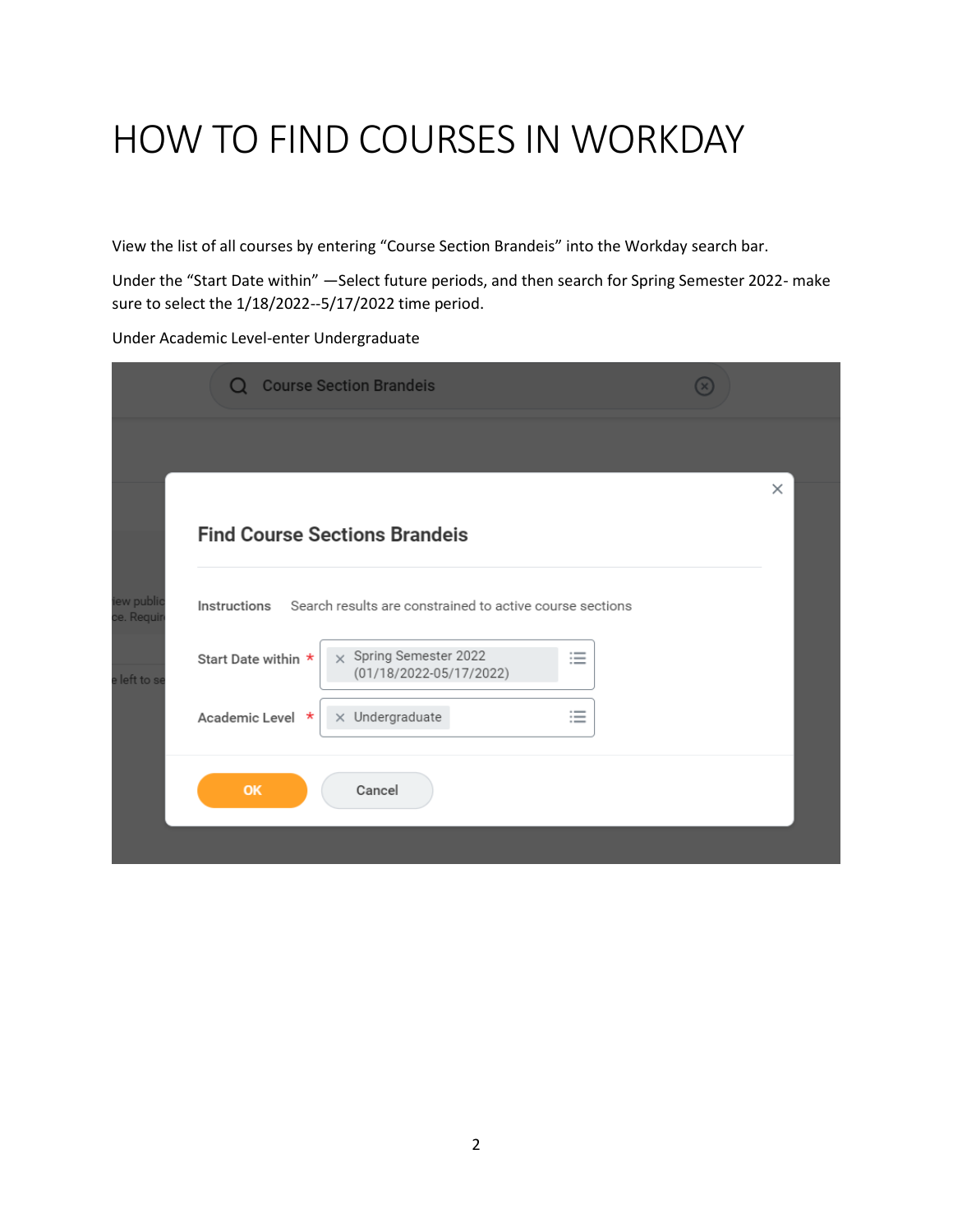**To view courses that will count toward the IGS Major/Minor requirements, use the Course Tags to search.** 

| Start Date within Spring Semester 2022 (01/18/2022-05/17/2022) Academic Level Undergraduate |                                                                                                                                                                                        |              |  |
|---------------------------------------------------------------------------------------------|----------------------------------------------------------------------------------------------------------------------------------------------------------------------------------------|--------------|--|
| C search                                                                                    |                                                                                                                                                                                        | Search       |  |
| > Saved Searches (2)                                                                        |                                                                                                                                                                                        |              |  |
| Current Search<br>$\overline{ }$                                                            | 939 Results                                                                                                                                                                            | Expand All V |  |
| Clear All<br>$~\vee~$ Subject                                                               | AAAS 1688-1 - The Black Intellectual Tradition<br>Open   Patrick Schuin   In-Person   -   Course coen to undergraduates students only.<br>Meeting Patterns T/F   11:00 AM - 12:20 PM   | $\checkmark$ |  |
| $\Box$ Bology (BOL) (E3)<br>Nest MUSICA                                                     | AAAS 170A-1 - Black Childhoods<br>Open   Wangui Mulgai   In-Person   -<br>Meeting Patterns T   2:00 PM - 4:50 PM                                                                       | $\checkmark$ |  |
| O chemisms (DHBM) (SE)<br>El English-IEND (21)<br>Nathematics (MATH) (20)                   | AAAS 189A-1 - Senior Capatone Seminar<br>Open   Carina Ray   In-Person   Permission and/or Prerequisite Required<br>Meeting Patterns T   2:00 PM - 4:50 PM                             | $\checkmark$ |  |
| $\sim$<br>- Section Status                                                                  | AAAS 99D-10 - Senior Research<br>Open   Wangui Mulgai   In-Person   -<br>Meeting Patterns (empts)                                                                                      | $\checkmark$ |  |
| $\Box$ Open (797)<br><b>T Walter (SAI)</b>                                                  | AAAS 99D-5 - Senior Research<br>Open   Chad Williams   In-Person   -<br>Meeting Patterna (empty)                                                                                       | $\checkmark$ |  |
| $\sim$ Campus Locations<br>Brandels - Maltham Campus (82)                                   | AAAS 99D-7 - Senior Research<br>Open   Derror Wallace   In-Person   -<br>Meeting Patterns (empts)                                                                                      | $\checkmark$ |  |
| > Locations<br>Course Tags                                                                  | AAAS 99D-8 - Senior Research<br>Open   Shoniqua Roach   In-Person   -<br>Meeting Patterns (arrota)                                                                                     | $\checkmark$ |  |
| > Instructional Format<br>> Delivery Mode                                                   | AAAS 990-9 - Senior Research<br>Open 1 Carina Ray 1 In-Parson 1 -<br>Meeting Patterns (empts)                                                                                          | $\checkmark$ |  |
| > Instructors                                                                               | AAAS/FA 748-1 - Introduction to African Art<br>Open   Angie Epifano   Online   -<br>Meeting Patterns T/F   11:00 AM - 12:20 PM                                                         | $\checkmark$ |  |
| > Meeting Days<br>> Meeting Patterns                                                        | AAAS/SOC 177A-1 - The Other African Americans: Comparative Perspectives on Black Ethnic Diversity<br>Open   Derron Wallace   In-Person   -<br>Meeting Patterns M/W   2:30 PM - 4:50 PM | $\sim$       |  |

**By searching for IGS in the course tags, you will find several options to filter within.**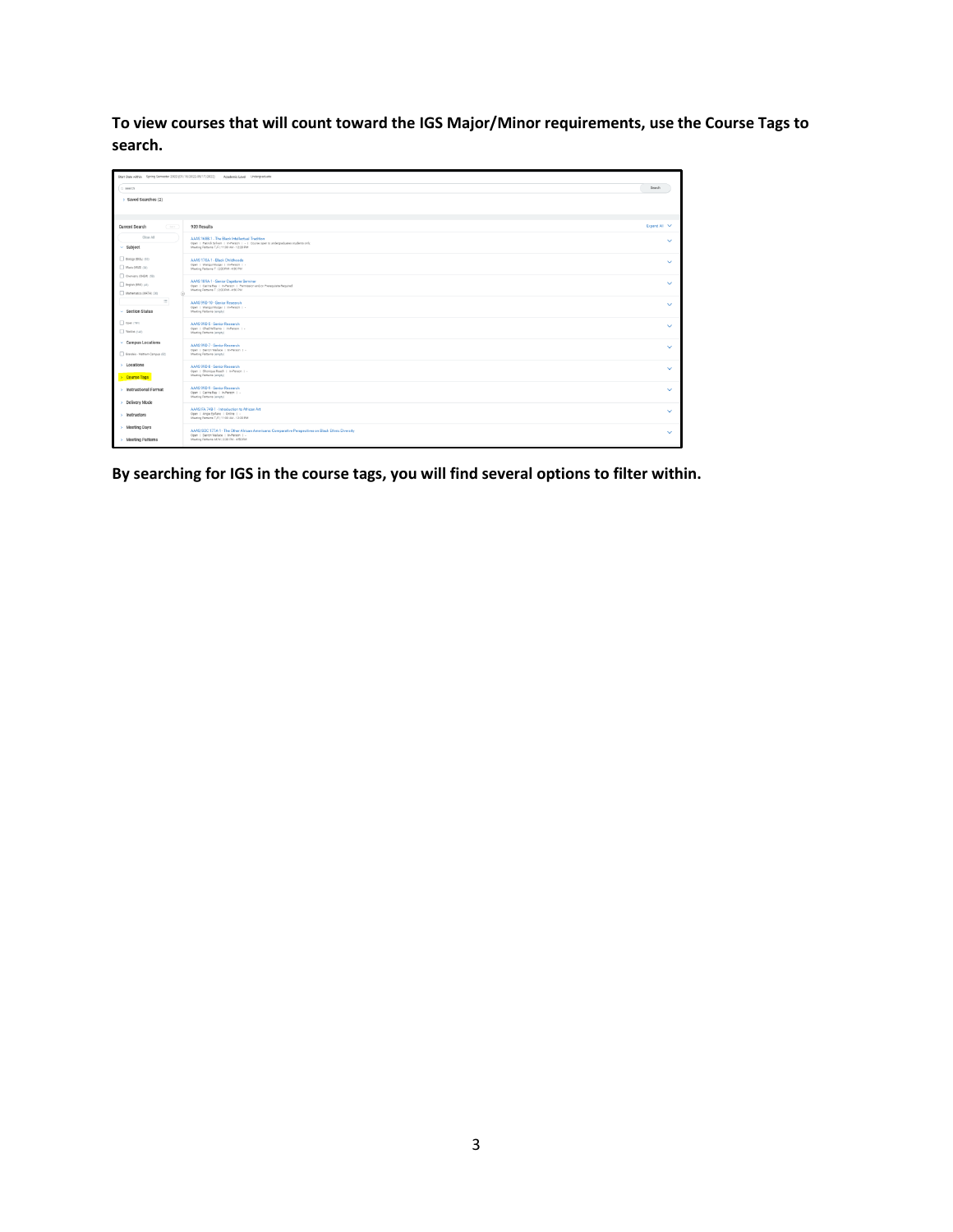

# **We recommend filtering with these course tags:**

IGS Core

IGS Global Focus

IGS Economy, Health, and Environment

IGS Governance, Conflict, and Responsibility

IGS Media, Culture, and Arts

IGS-OC (use this to find Oral Communication Courses)

IGS- WI (use this to find Writing Intensive Courses)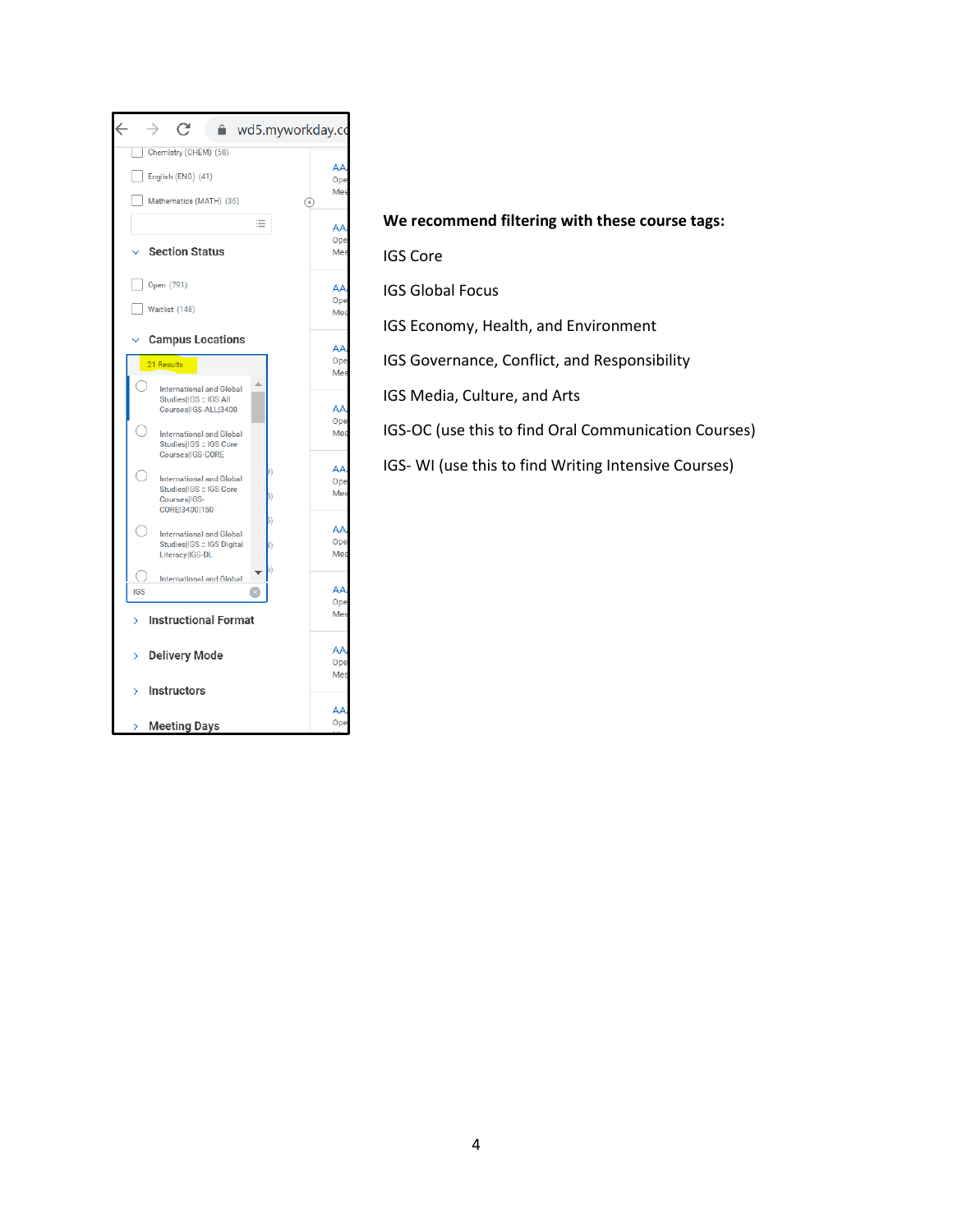# Here is a list of courses that will fulfill IGS requirements that we pulled by searching under course tags.

## **List of Courses that fulfill Courses IGS Core:**

# ANTH 1A-1 - Introduction to the Comparative Study of Human Societies

Open | Sarah Lamb | In-Person | - Meeting Patterns M/W/R | 11:00 AM - 11:50 AM

# ECON 28B-1 - The Global Economy

Open | Mohammed AlMehdar | Online | - Meeting Patterns M/W | 2:00 PM - 3:20 PM

# IGS 10A-1 - Introduction to International and Global Studies

Open | Chandler Rosenberger | In-Person | - Meeting Patterns T/F | 9:30 AM - 10:50 AM

# POL 15A-1 - Introduction to International Relations

Open | Kerry Chase | In-Person | - Meeting Patterns T/F | 9:30 AM - 10:50 AM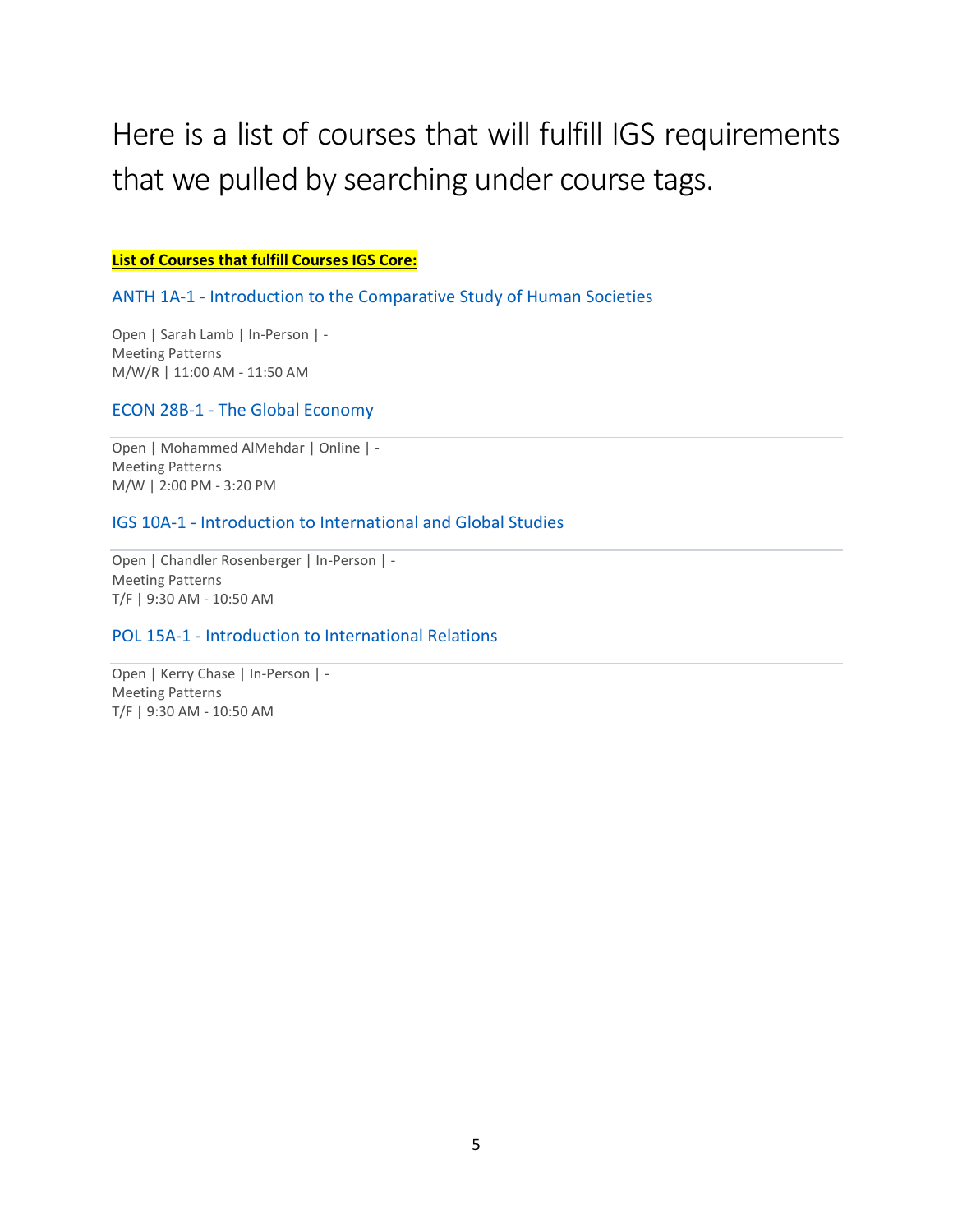## **List of Courses that fulfill IGS Global Issues:**

## ANTH 140A-1 - Human Rights in Global Perspective

Open | Elanah Uretsky | In-Person | - Meeting Patterns T/R | 2:00 PM - 3:20 PM

## ANTH 144A-1 - The Anthropology of Gender

Open | Sarah Lamb | In-Person | - Meeting Patterns M/W | 2:00 PM - 3:20 PM

## ANTH 55A-1 - Anthropology of Development

Open | Richard Schroeder | In-Person | - Meeting Patterns M/W | 2:00 PM - 3:20 PM

## BIOL 17B-1 - Conservation Biology

Open | Colleen Hitchcock | In-Person | - Meeting Patterns T/F | 12:30 PM - 1:50 PM

## CHEM 33A-1 - Environmental Chemistry

Open | Bryan Ingoglia | In-Person | Permission and/or Prerequisite Required Meeting Patterns T/F | 11:00 AM - 12:20 PM

## COML 100A-1 - Introduction to Global Literature

Open | David Powelstock | In-Person | - Meeting Patterns T/F | 12:30 PM - 1:50 PM

#### ECON 141B-1 - Economics of Innovation

Open | Gary Jefferson | In-Person | Permission and/or Prerequisite Required Meeting Patterns T/R | 2:00 PM - 3:20 PM

## IGS 130A-1 - Global Migration

Open | Kristen Lucken | In-Person | - Meeting Patterns T/R | 3:30 PM - 4:50 PM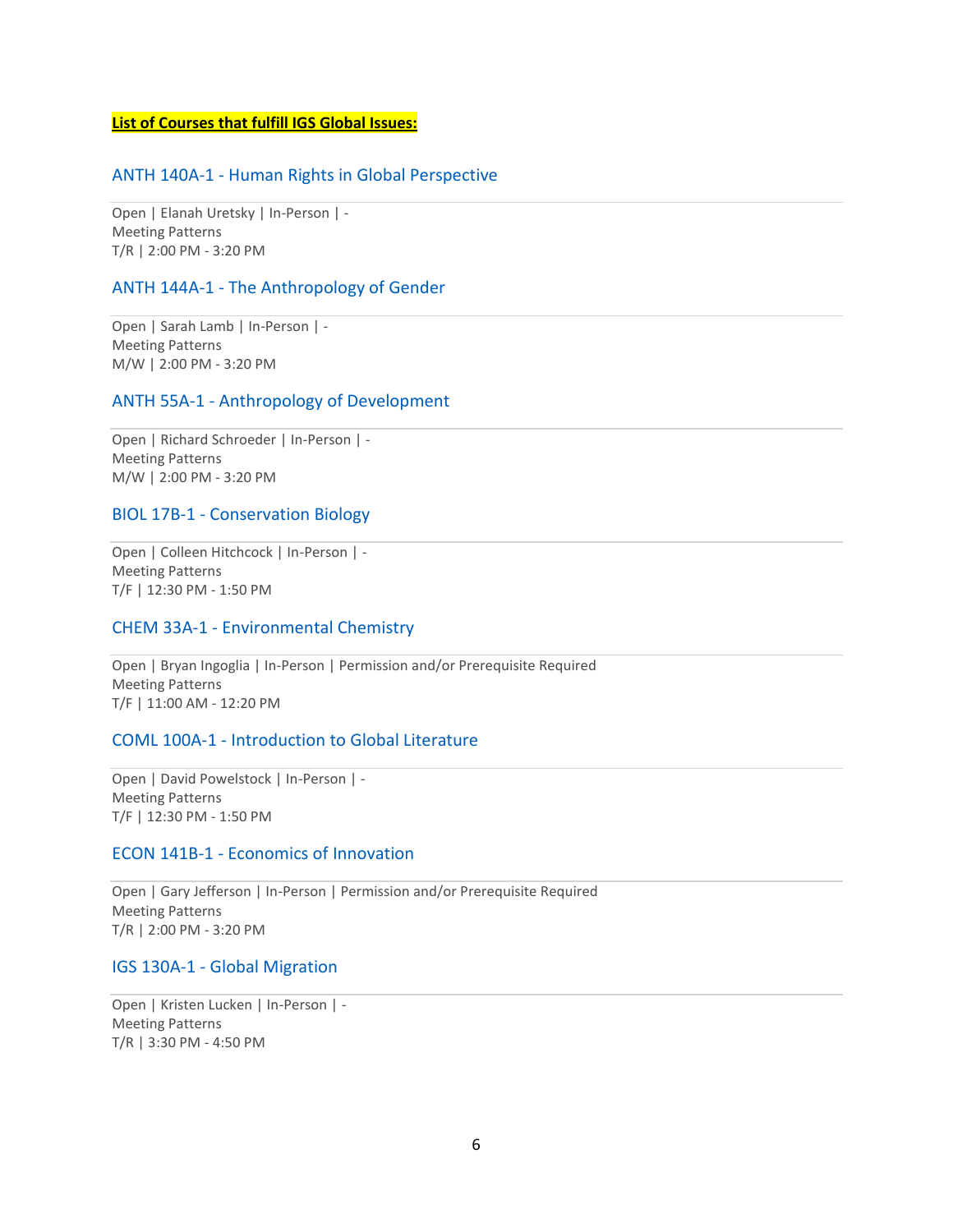# IGS 140A-1 - Styles of Globalization

Open | Lucy Goodhart | In-Person | Permission and/or Prerequisite Required Meeting Patterns M/W | 2:00 PM - 3:20 PM

# IGS/LGLS 128B-1 - Networks of Global Justice

Open | Arnulf Becker | In-Person | - Meeting Patterns T/F | 11:00 AM - 12:20 PM

## POL 134B-1 - The Global Migration Crisis

Open | Jytte Klausen | In-Person | - Meeting Patterns T | 2:00 PM - 4:50 PM

# SOC 146B-1 - Nationalism and Globalization

Open | Chandler Rosenberger | In-Person | Permission and/or Prerequisite Required Meeting Patterns T/F | 12:30 PM - 1:50 PM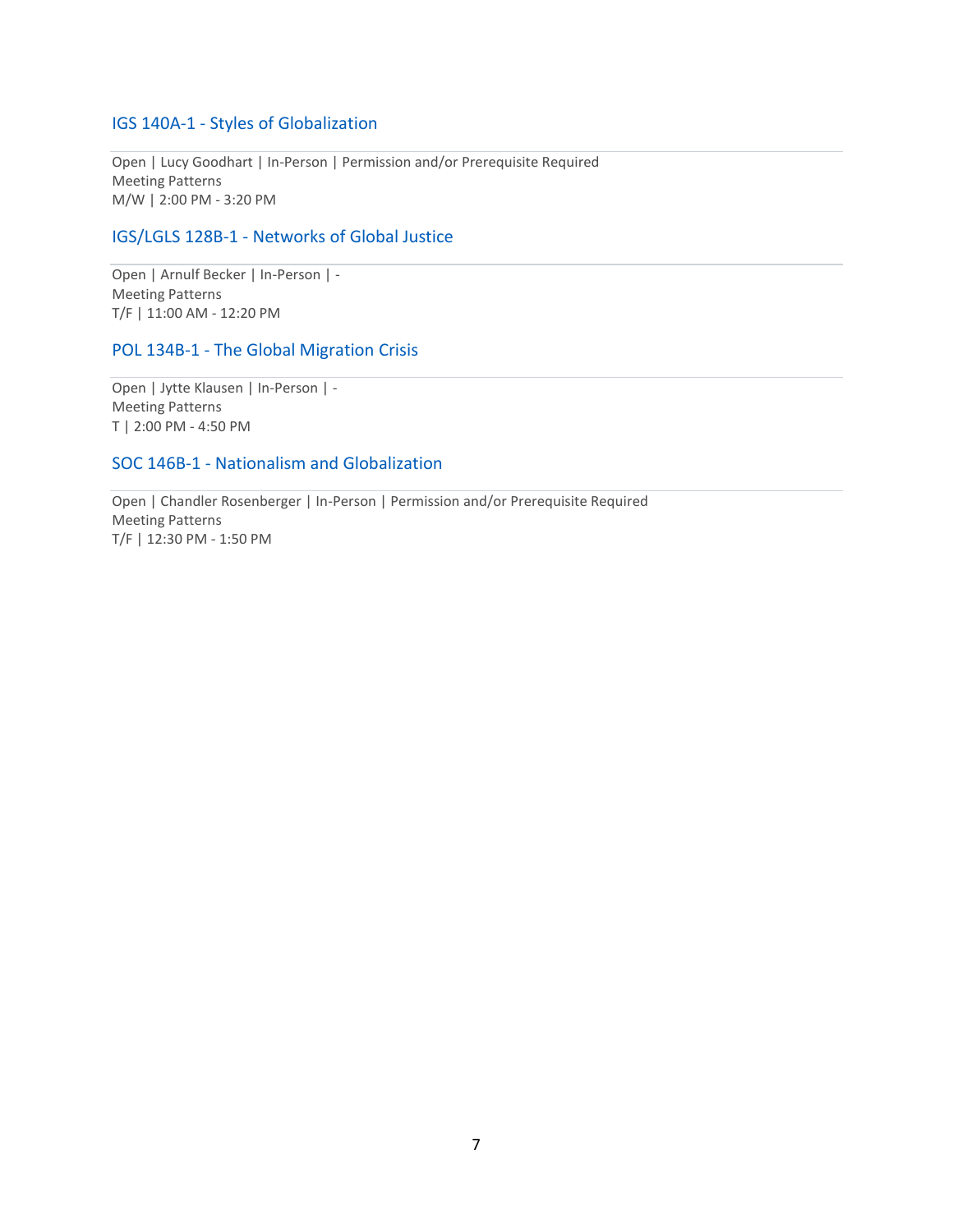## **List of Courses that fulfill Economy, Health, and Environment Elective:**

## AMST 30B-1 - American Environmental History

Open | Brian Donahue | In-Person | - Meeting Patterns T/R | 2:00 PM - 3:20 PM

## ANTH 55A-1 - Anthropology of Development

Open | Richard Schroeder | In-Person | - Meeting Patterns M/W | 2:00 PM - 3:20 PM

## BIOL 17B-1 - Conservation Biology

Open | Colleen Hitchcock | In-Person | - Meeting Patterns T/F | 12:30 PM - 1:50 PM

## CHEM 33A-1 - Environmental Chemistry

Open | Bryan Ingoglia | In-Person | Permission and/or Prerequisite Required Meeting Patterns T/F | 11:00 AM - 12:20 PM

# ECON 122B-1 - The Economics of the Middle East

Open | Nader Habibi | In-Person | Permission and/or Prerequisite Required Meeting Patterns T/R | 3:30 PM - 4:50 PM

## ECON 141B-1 - Economics of Innovation

Open | Gary Jefferson | In-Person | Permission and/or Prerequisite Required Meeting Patterns T/R | 2:00 PM - 3:20 PM

# ENVS 107B-1 - Atmospheric Civics and Diplomacy

Open | Charles Chester | In-Person | - Meeting Patterns T/R | 3:30 PM - 4:50 PM

## IGS 140A-1 - Styles of Globalization

Open | Lucy Goodhart | In-Person | Permission and/or Prerequisite Required Meeting Patterns M/W | 2:00 PM - 3:20 PM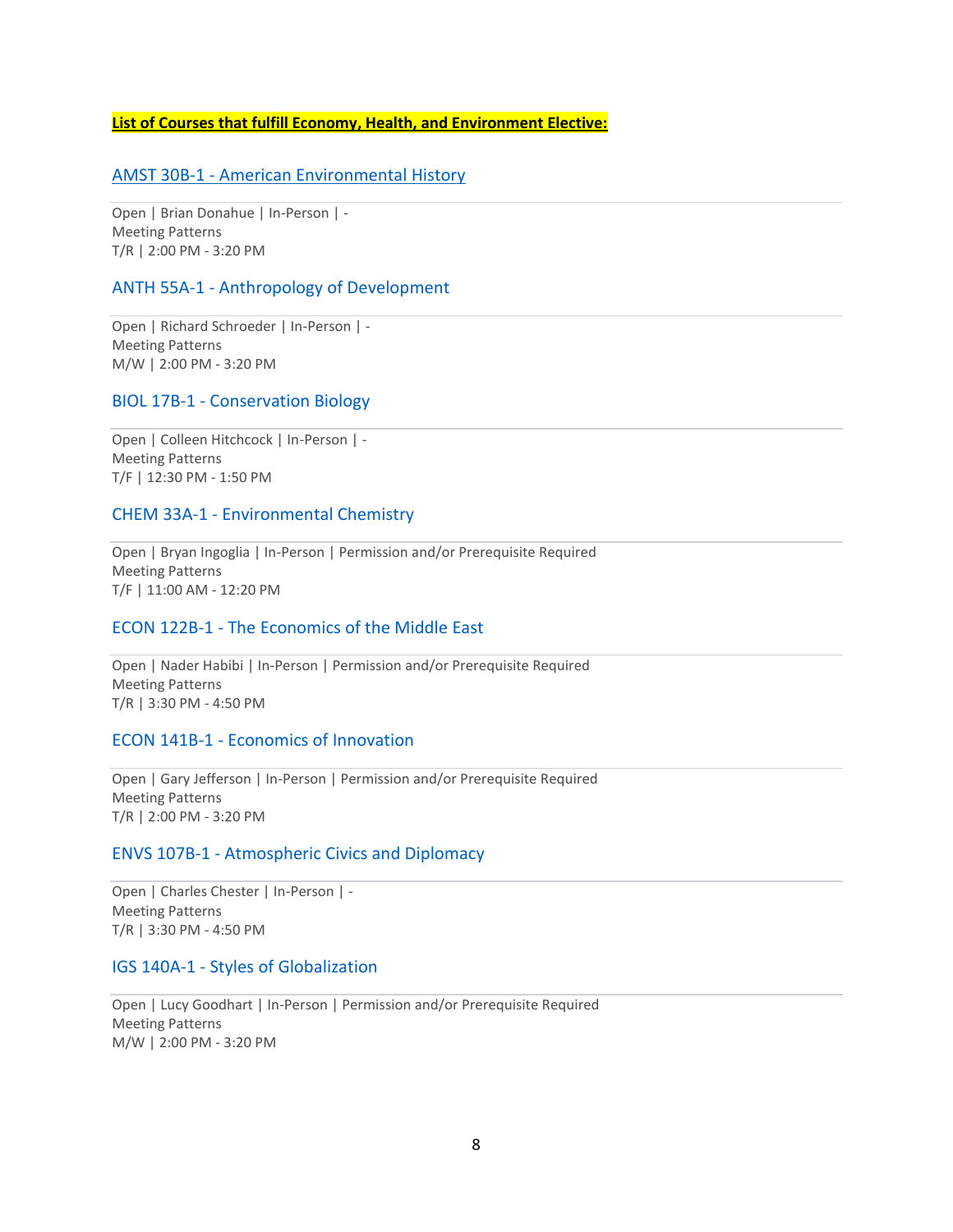# WGS 135B-1 - Postcolonial Feminisms

Open | Harleen Singh | In-Person | - Meeting Patterns M/W | 2:00 PM - 3:20 PM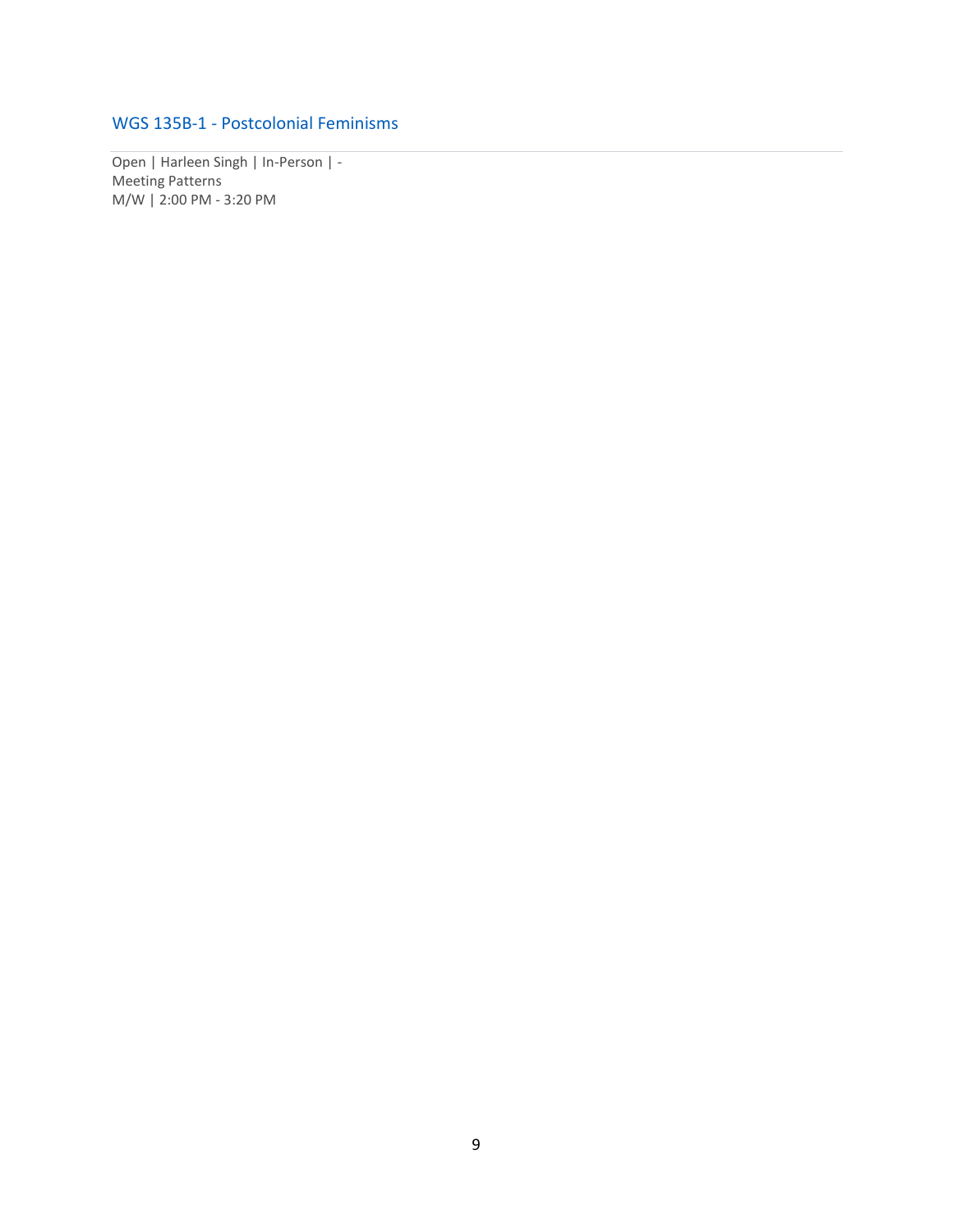## **List of Courses that Fulfill IGS Governance, Conflict, and Responsibility**

## ANTH 140A-1 - Human Rights in Global Perspective

Open | Elanah Uretsky | In-Person | - Meeting Patterns T/R | 2:00 PM - 3:20 PM

## ANTH 144A-1 - The Anthropology of Gender

Open | Sarah Lamb | In-Person | - Meeting Patterns M/W | 2:00 PM - 3:20 PM

## ANTH 26A-1 - Communication and Media

Open | Janet McIntosh | In-Person | - Meeting Patterns T/R | 2:00 PM - 3:20 PM

## CHIN 136B-1 - Chinese Modernism in International Context

Open | Pu Wang | In-Person | - Meeting Patterns M/W | 2:00 PM - 3:20 PM

## COML 100A-1 - Introduction to Global Literature

Open | David Powelstock | In-Person | - Meeting Patterns T/F | 12:30 PM - 1:50 PM

# ENG 152A-1 - Indian Love Stories

Open | Ulka Anjaria | In-Person | - Meeting Patterns M/W/R | 10:00 AM - 10:50 AM

## ENG 66B-1 - Contemporary Global Dystopias

Open | Caren Irr | In-Person | - Meeting Patterns M/W | 3:30 PM - 4:50 PM

#### FREN 111A-1 - The Republic

Open | Michael Randall | In-Person | Permission and/or Prerequisite Required Meeting Patterns M/W | 2:00 PM - 3:20 PM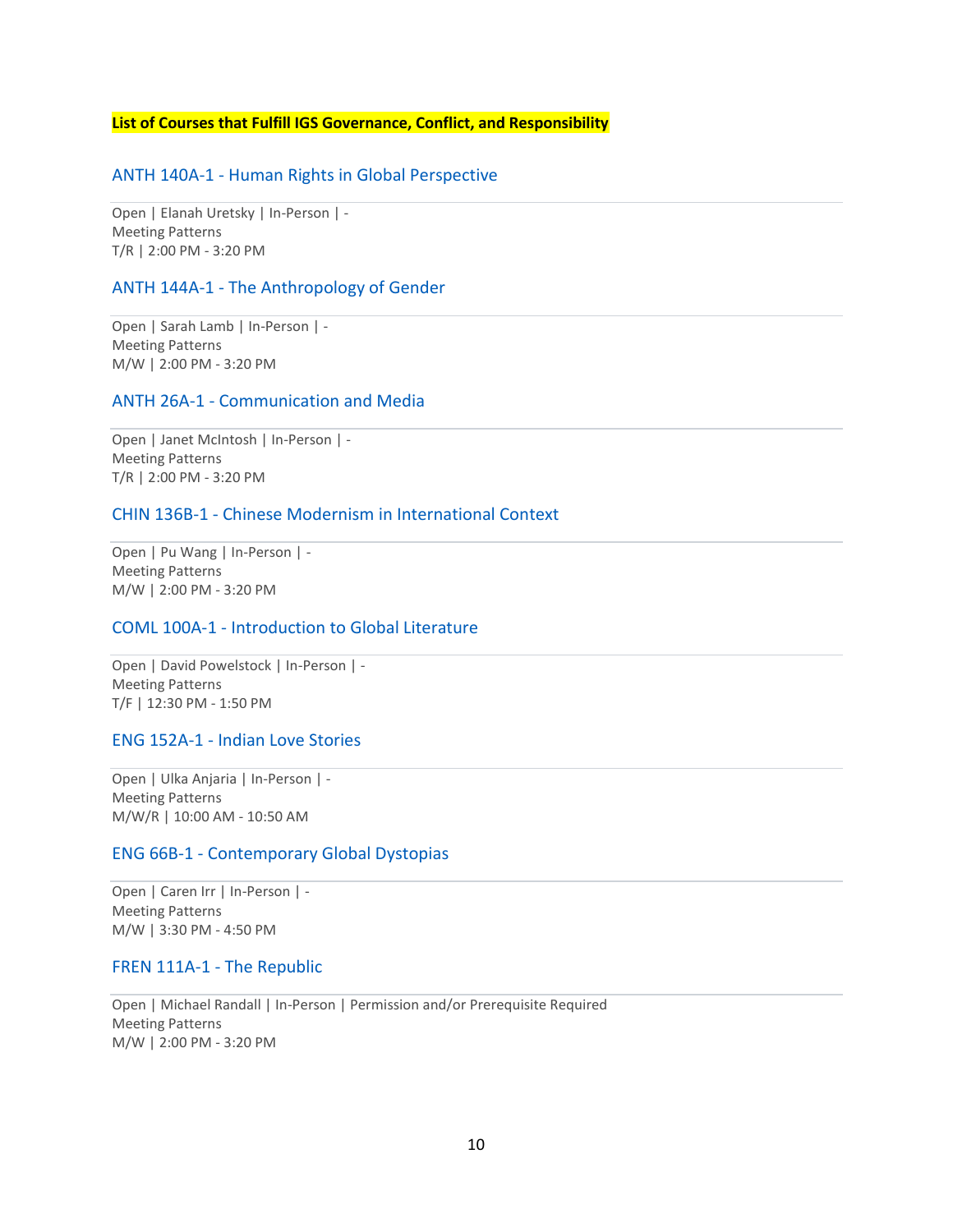# FREN 125B-1 - Mediterranean Crossings

Open | Clementine Faure-Bellaiche | In-Person | Permission and/or Prerequisite Required Meeting Patterns M/W/R | 12:00 PM - 12:50 PM

## HIST 109B-1 - A Global History of Sport: Politics, Economy, Race and Culture

Open | Avinash Singh | In-Person | - Meeting Patterns T/R | 3:30 PM - 4:50 PM

## HIST 147B-1 - Twentieth-Century Russia

Open | Gregory Freeze | In-Person | - Meeting Patterns T/F | 11:00 AM - 12:20 PM

## HIST 186A-1 - Europe in World War II

Open | Paul Jankowski | In-Person | - Meeting Patterns M/W | 2:00 PM - 3:20 PM

## IGS 110A-1 - Religion and Secularism in French & Francophone Culture

Open | Clementine Faure-Bellaiche | In-Person | - Meeting Patterns M/W/R | 11:00 AM - 11:50 AM

## IGS 130A-1 - Global Migration

Open | Kristen Lucken | In-Person | - Meeting Patterns T/R | 3:30 PM - 4:50 PM

## IGS 138A-1 - China in the World

Open | Elanah Uretsky | In-Person | - Meeting Patterns T/R | 3:30 PM - 4:50 PM

## IGS 165A-1 - Revolution, Religion, and Terror: Postcolonial Histories

Open | Avinash Singh | In-Person | - Meeting Patterns T/R | 2:00 PM - 3:20 PM

# IGS/LGLS 128B-1 - Networks of Global Justice

Open | Arnulf Becker | In-Person | - Meeting Patterns T/F | 11:00 AM - 12:20 PM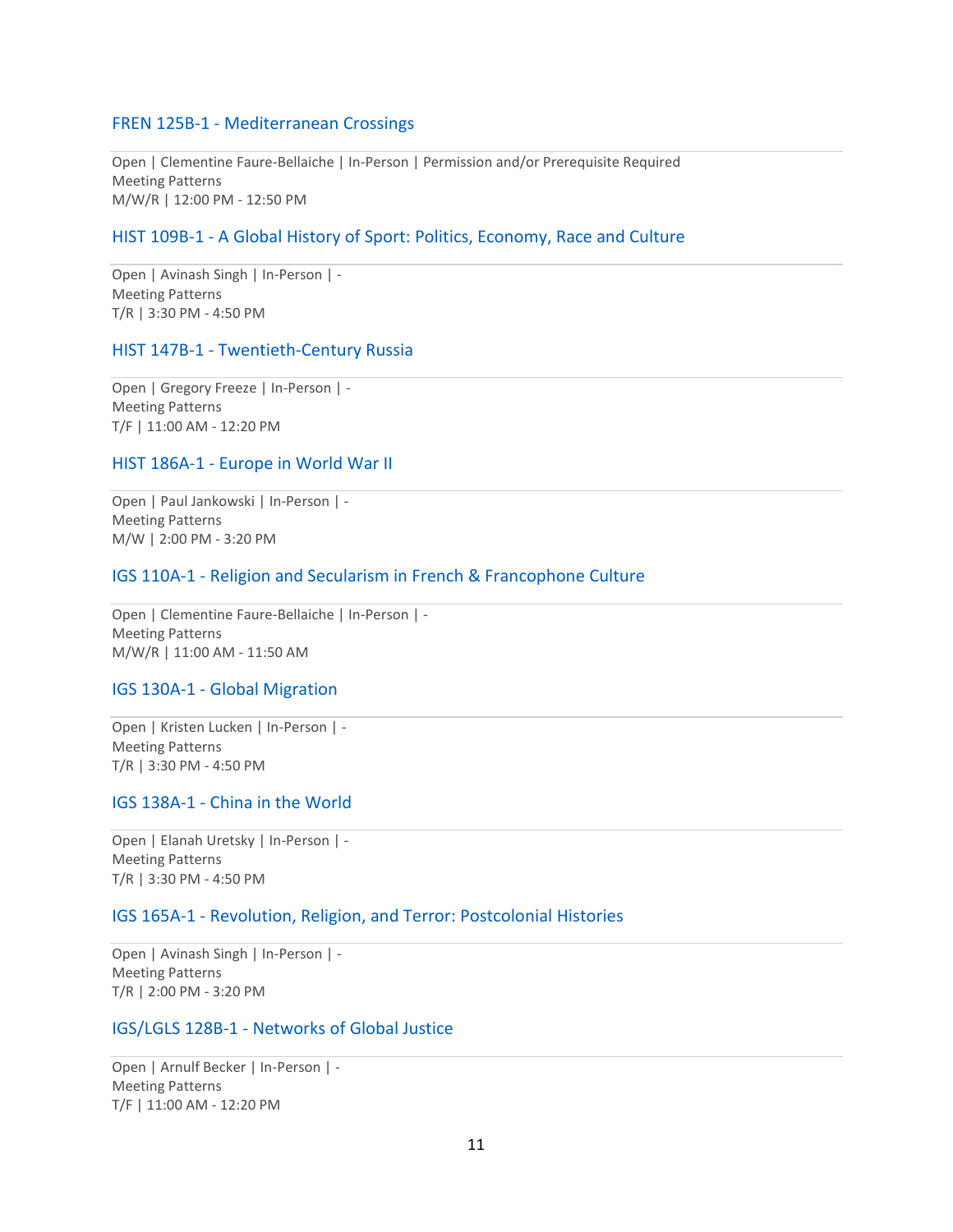# JOUR 132B-1 - Covering the World: International Reporting and Global Affairs

Open | In-Person | - Meeting Patterns F | 9:00 AM - 11:50 AM

## LGLS 123B-1 - Immigration and Human Rights

Open | Douglas Smith | In-Person | - Meeting Patterns M | 6:30 PM - 9:20 PM

## POL 134B-1 - The Global Migration Crisis

Open | Jytte Klausen | In-Person | - Meeting Patterns T | 2:00 PM - 4:50 PM

# POL 160A-1 - The War on Global Terrorism

Open | Jytte Klausen | In-Person | - Meeting Patterns M/W | 2:00 PM - 3:20 PM

# POL 163A-1 - Seminar: The United Nations and the United States

Open | Kerry Chase | In-Person | Permission and/or Prerequisite Required Meeting Patterns T/F | 11:00 AM - 12:20 PM

## POL 167B-1 - Russian Foreign Policy

Open | Steven Wilson | In-Person | - Meeting Patterns T/F | 9:30 AM - 10:50 AM

## POL 170A-1 - Nuclear Weapons and International Security

Open | Gary Samore | In-Person | - Meeting Patterns T/R | 2:00 PM - 3:20 PM

# POL 179A-1 - Seminar: China's Global Rise: The Challenge to Democratic Order

Open | Ralph Thaxton | In-Person | - Meeting Patterns M | 2:00 PM - 4:50 PM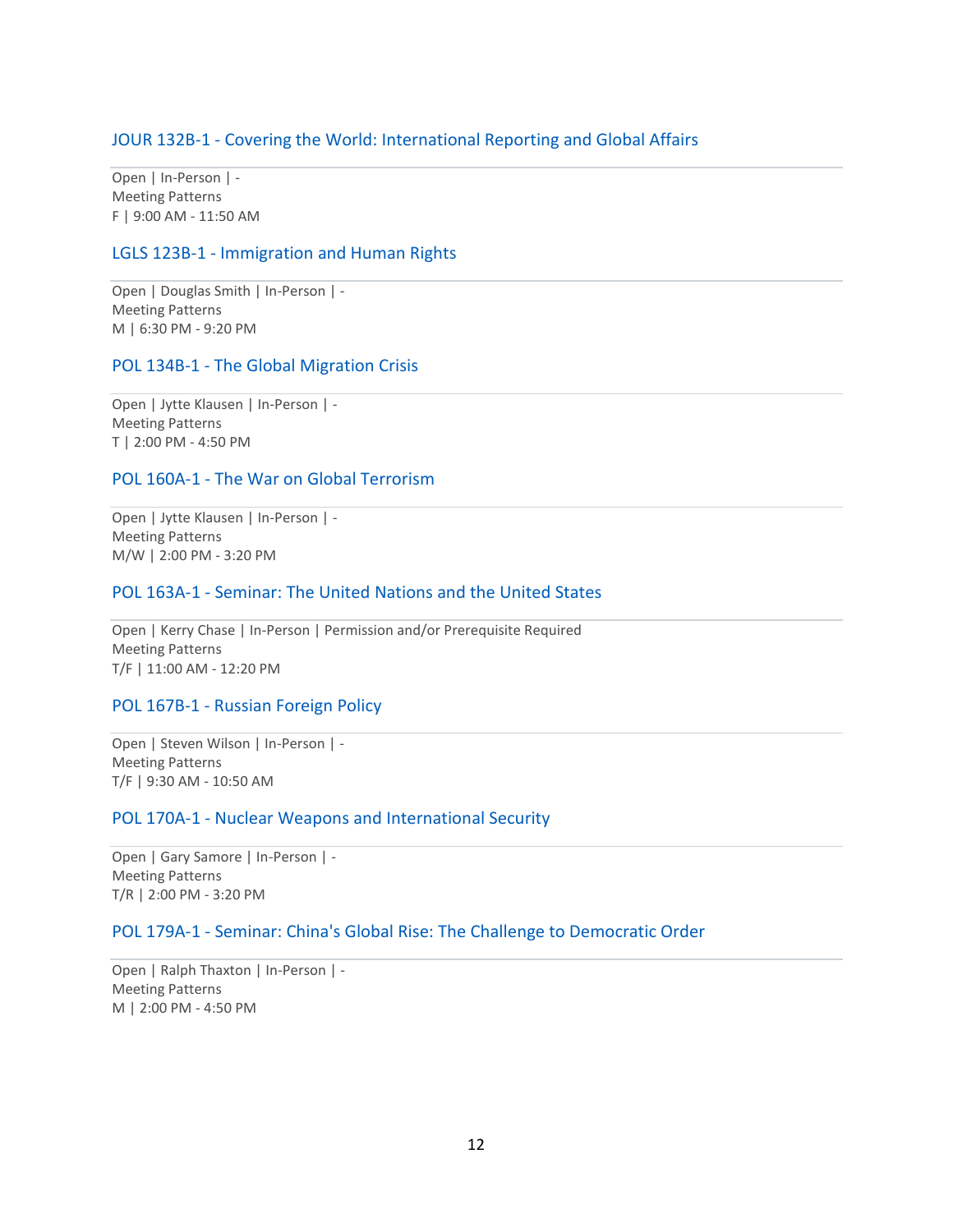# REL 161A-1 - Chinese Religion and Thought: Understanding Confucianism and Daoism (Taoism)

Open | Yu Feng | In-Person | - Meeting Patterns T/R | 2:00 PM - 3:20 PM

# SOC 146B-1 - Nationalism and Globalization

Open | Chandler Rosenberger | In-Person | Permission and/or Prerequisite Required Meeting Patterns T/F | 12:30 PM - 1:50 PM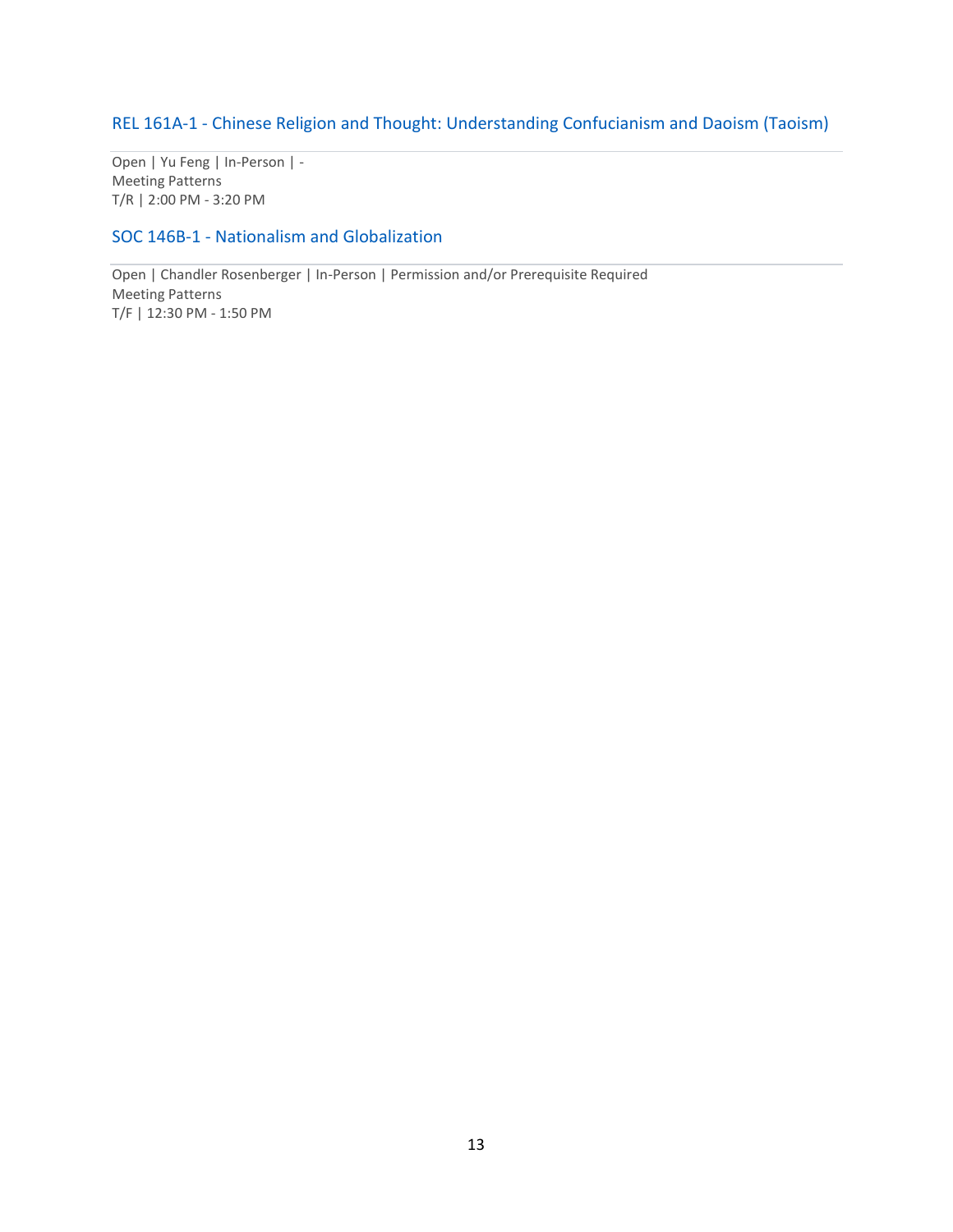## **List of Courses that Fulfill IGS Media, Culture, and Arts**

# ANTH 144A-1 - The Anthropology of Gender

Open | Sarah Lamb | In-Person | - Meeting Patterns M/W | 2:00 PM - 3:20 PM

### ANTH 26A-1 - Communication and Media

Open | Janet McIntosh | In-Person | - Meeting Patterns T/R | 2:00 PM - 3:20 PM

## CHIN 136B-1 - Chinese Modernism in International Context

Open | Pu Wang | In-Person | - Meeting Patterns M/W | 2:00 PM - 3:20 PM

## COML 100A-1 - Introduction to Global Literature

Open | David Powelstock | In-Person | - Meeting Patterns T/F | 12:30 PM - 1:50 PM

# ENG 152A-1 - Indian Love Stories

Open | Ulka Anjaria | In-Person | - Meeting Patterns M/W/R | 10:00 AM - 10:50 AM

## FREN 125B-1 - Mediterranean Crossings

Open | Clementine Faure-Bellaiche | In-Person | Permission and/or Prerequisite Required Meeting Patterns M/W/R | 12:00 PM - 12:50 PM

#### HISP 111B-1 - Introduction to Latin American Literature and Culture

Open | Lucia Reyes de Deu | In-Person | Permission and/or Prerequisite Required Meeting Patterns T/F | 11:00 AM - 12:20 PM

# HIST 109B-1 - A Global History of Sport: Politics, Economy, Race and Culture

Open | Avinash Singh | In-Person | - Meeting Patterns T/R | 3:30 PM - 4:50 PM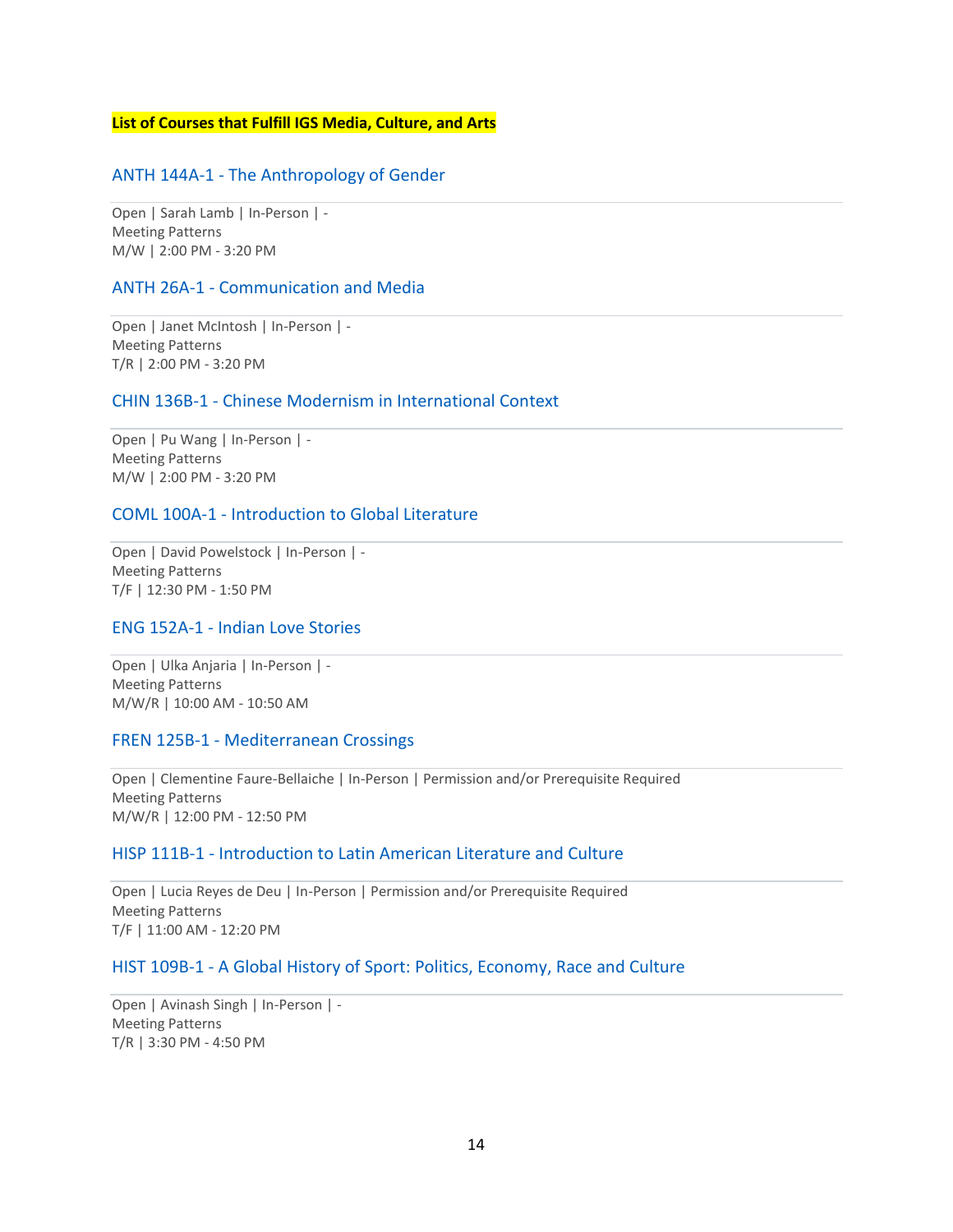# IGS 110A-1 - Religion and Secularism in French & Francophone Culture

Open | Clementine Faure-Bellaiche | In-Person | - Meeting Patterns M/W/R | 11:00 AM - 11:50 AM

# JOUR 132B-1 - Covering the World: International Reporting and Global Affairs

Open | In-Person | - Meeting Patterns F | 9:00 AM - 11:50 AM

# LALS 1A-1 - Introduction to Latin American/LatinX: Cultures, Histories, and Societies

Open | Fernando Rosenberg | In-Person | - Meeting Patterns T/R | 2:00 PM - 3:20 PM

# MUS 3B-1 - Global Soundscapes: Performing Musical Tradition Across Time and Place

Open | Bradford Garvey | In-Person | - Meeting Patterns T/F | 9:30 AM - 10:50 AM

# NEJS 144A-1 - Jews in the World of Islam

Open | Jonathan Decter | In-Person | - Meeting Patterns T/F | 11:00 AM - 12:20 PM

# NEJS 183B\*-1 - Global Jewish Literature

Open | Ellen Kellman | In-Person | - Meeting Patterns M/W/R | 1:00 PM - 1:50 PM

# REL 161A-1 - Chinese Religion and Thought: Understanding Confucianism and Daoism (Taoism)

Open | Yu Feng | In-Person | - Meeting Patterns T/R | 2:00 PM - 3:20 PM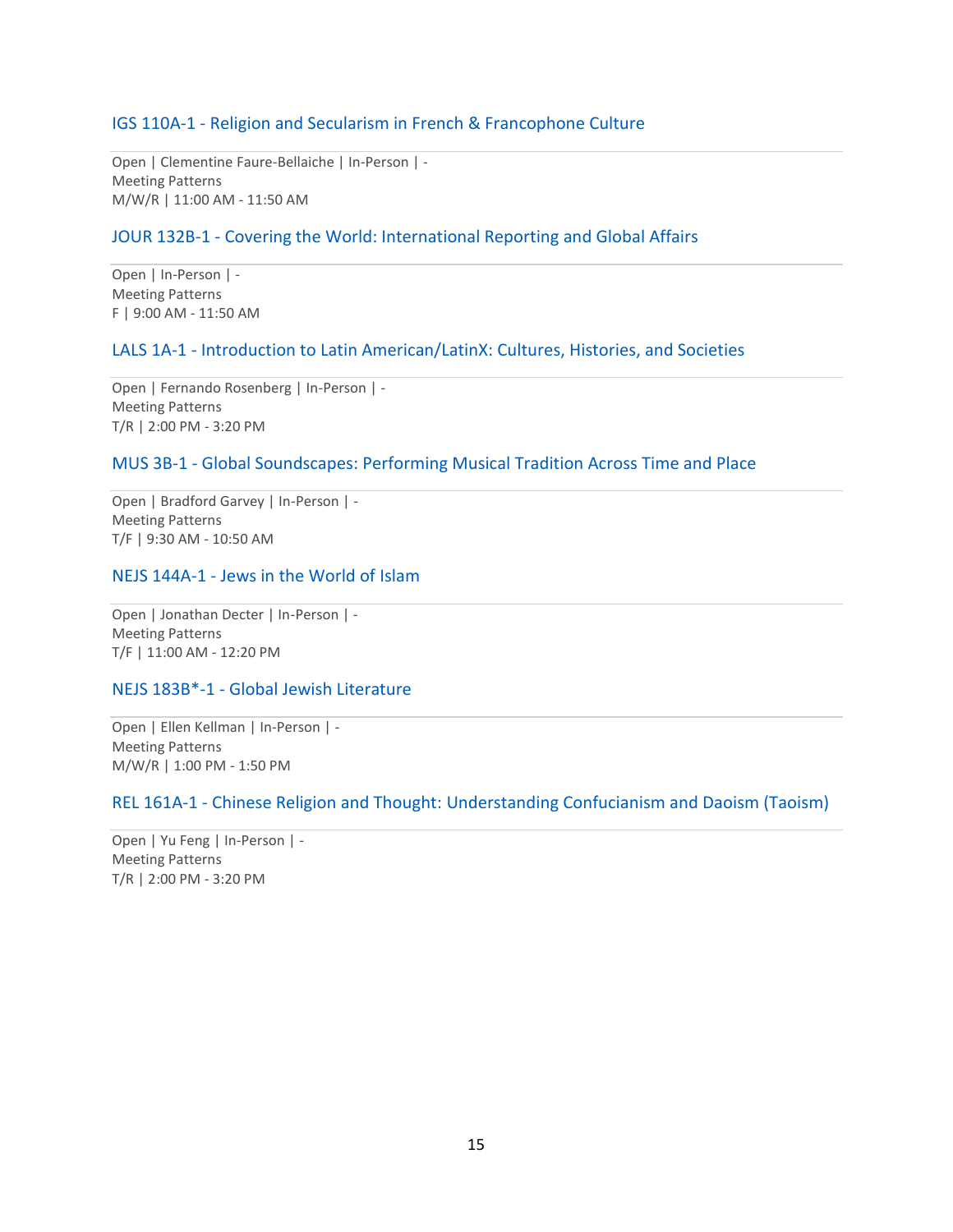**List of Courses that Fulfill Writing Intensive Requirement** 

# AMST 30B-1 - American Environmental History

Open | Brian Donahue | In-Person | - Meeting Patterns T/R | 2:00 PM - 3:20 PM

## ANTH 144A-1 - The Anthropology of Gender

Waitlist | Sarah Lamb | In-Person | - Meeting Patterns M/W | 2:00 PM - 3:20 PM

### HIST 186A-1 - Europe in World War II

Open | Paul Jankowski | In-Person | - Meeting Patterns M/W | 2:00 PM - 3:20 PM

## IGS 138A-1 - China in the World

Waitlist | Elanah Uretsky | In-Person | - Meeting Patterns T/R | 3:30 PM - 4:50 PM

## NEJS 183B\*-1 - Global Jewish Literature

Open | Ellen Kellman | In-Person | - Meeting Patterns M/W/R | 1:00 PM - 1:50 PM

## POL 134B-1 - The Global Migration Crisis

Open | Jytte Klausen | In-Person | - Meeting Patterns T | 2:00 PM - 4:50 PM

## POL 163A-1 - Seminar: The United Nations and the United States

Waitlist | Kerry Chase | In-Person | Permission and/or Prerequisite Required Meeting Patterns T/F | 11:00 AM - 12:20 PM

# POL 179A-1 - Seminar: China's Global Rise: The Challenge to Democratic Order

Open | Ralph Thaxton | In-Person | - Meeting Patterns M | 2:00 PM - 4:50 PM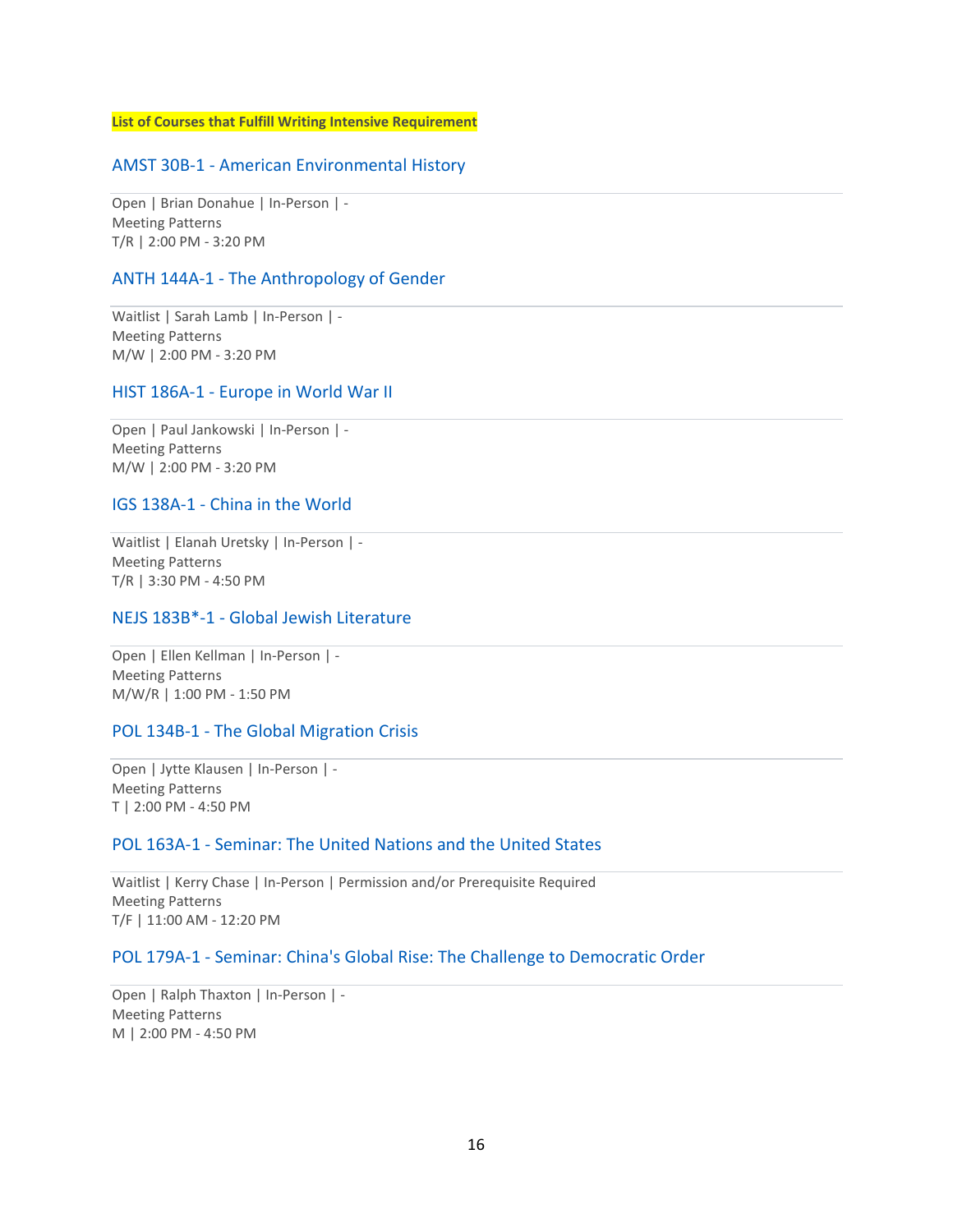# SOC 146B-1 - Nationalism and Globalization

Open | Chandler Rosenberger | In-Person | Permission and/or Prerequisite Required Meeting Patterns T/F | 12:30 PM - 1:50 PM